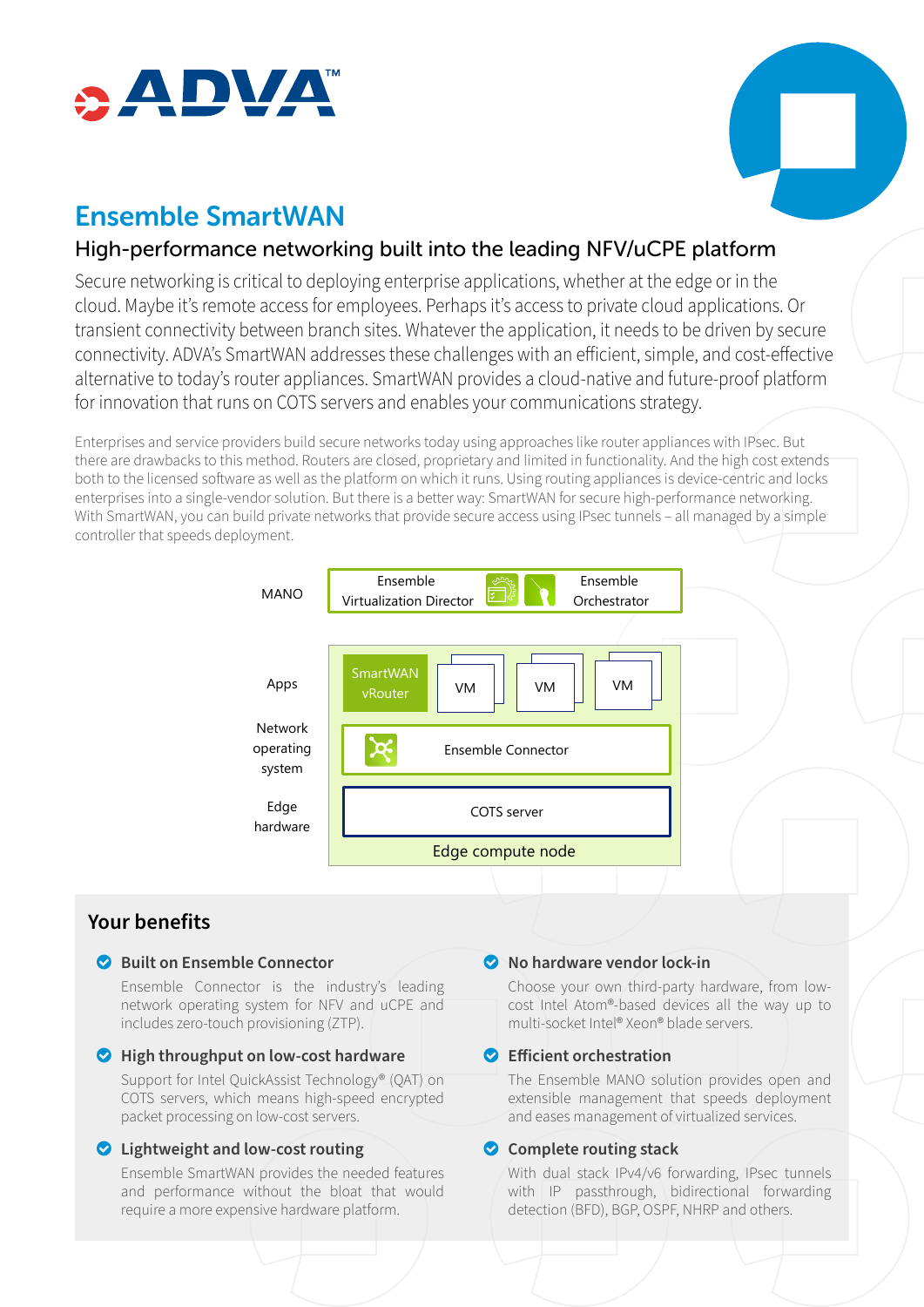# **High-level specifications**

#### • GRE, mGRE

- $\bullet$  VLAN (802.1Q, QinQ), VXLAN
- $\bullet$  LAG (802.3ad, LACP)
- Ethernet bridge
- y PPPoE
- IKE/IPsec

- DPDK and SR-IOV
- Intel QuickAssist Technology® (QAT)
- Policing and priority rate profiles
- Packet capture

- y BGP4, BGP4+, BGP RPKI, BGP multi-path (ECMP)
- OSPFv2, OSPFv3
- RIPv1, RIPv2, RIPng
- Policy base routing (PBR)
- MPLS, BGP L3VPN
- $\cdot$  BFD

#### **Data path Zero-touch provisioning Required resources**

- Activates via licensing as part of Ensemble ZTP in Day-0 / Day-1
- Activates without orchestration
- Deploy as virtual appliance or with orchestrated service chain

#### **Encapsulations Network protocols Ensemble integrations**

- Installs in Ensemble Connector
- Ensemble Virtualization Director ZTP, licensing and Day-N service templates
- Application health monitor
- Console access via Ensemble Virtualization Director

- Cores: Two minimum one for control, one for data plane
- Memory: 2 GBytes minimum-
- Disk: 20 GBytes minimum

# **Applications in your network**

#### **High-performance secure routing**

- Secure network access with performance and cost that beat traditional routing appliances
- Future-proof platform with VNF hosting that addresses today's requirements and provides a path to tomorrow's applications
- Virtual routing function (VRF) forwarding models support address space overlapping and enable Ensemble Connector support of multi-tenancy use cases
- Built on Ensemble Connector that enables uCPE deployments on white box or COTS platforms, including direct shipment of unconfigured devices to customers





For more information please visit us at www.adva.com © 05 / 2022 ADVA Optical Networking. All rights reserved.

Product specifications are subject to change without notice or obligation.

# **ADVA**